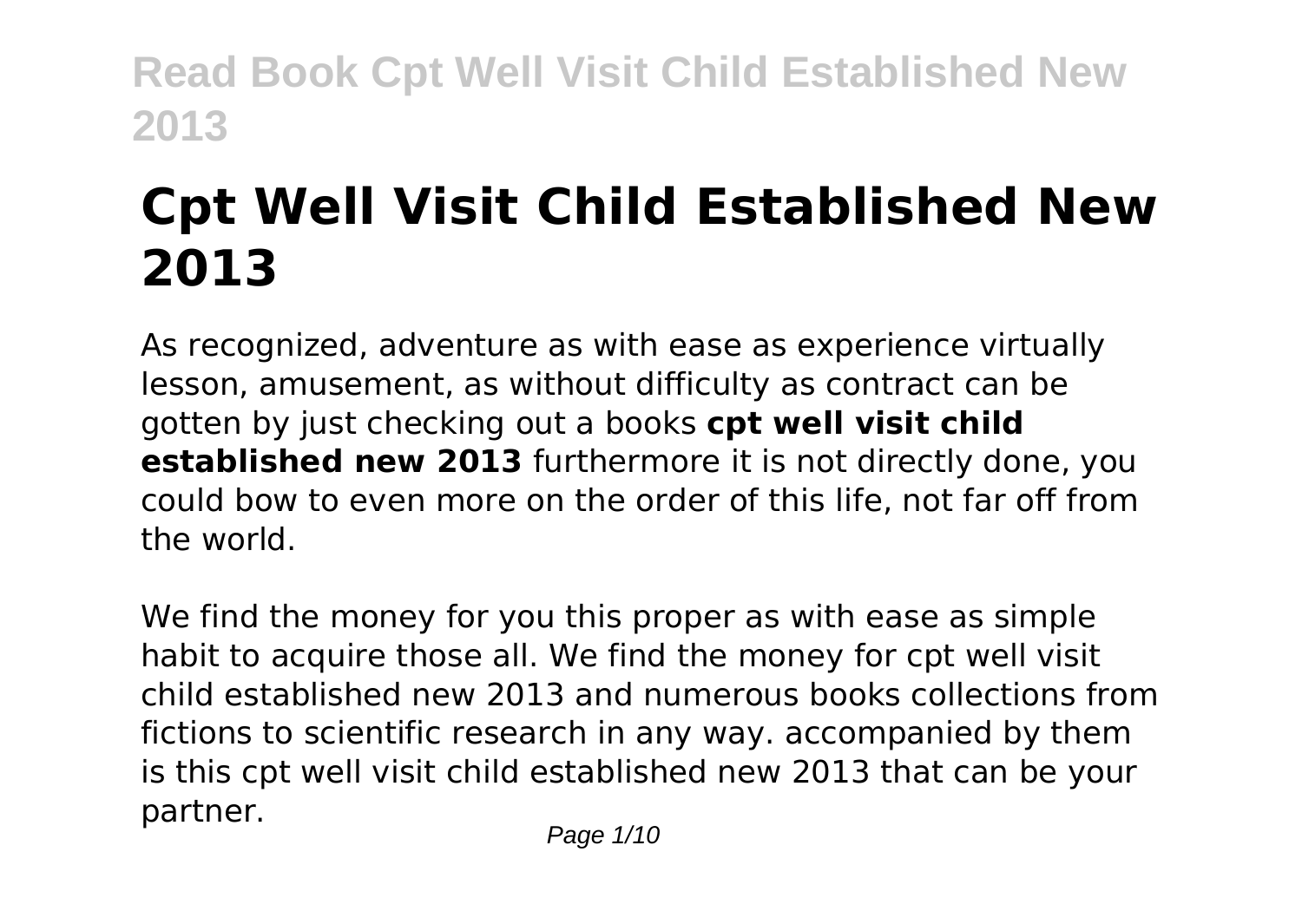Unlike Project Gutenberg, which gives all books equal billing, books on Amazon Cheap Reads are organized by rating to help the cream rise to the surface. However, five stars aren't necessarily a guarantee of quality; many books only have one or two reviews, and some authors are known to rope in friends and family to leave positive feedback.

### **Cpt Well Visit Child Established**

CPT. Codes. ICD-10-CM. Codes 99391 . Infant (younger than 1 year) Z00.110 Health supervision for newborn . under 8 days old . or Z00.111 . Health supervision for newborn 8 to 28 days old . or Z00.121 Routine child health exam. with abnormal findings . or Z00.129 Routine child health exam. without abnormal findings. 99392 . Early childhood (age 1–4 years) 99393

## **CODING FOR Pediatric Preventive Care2020**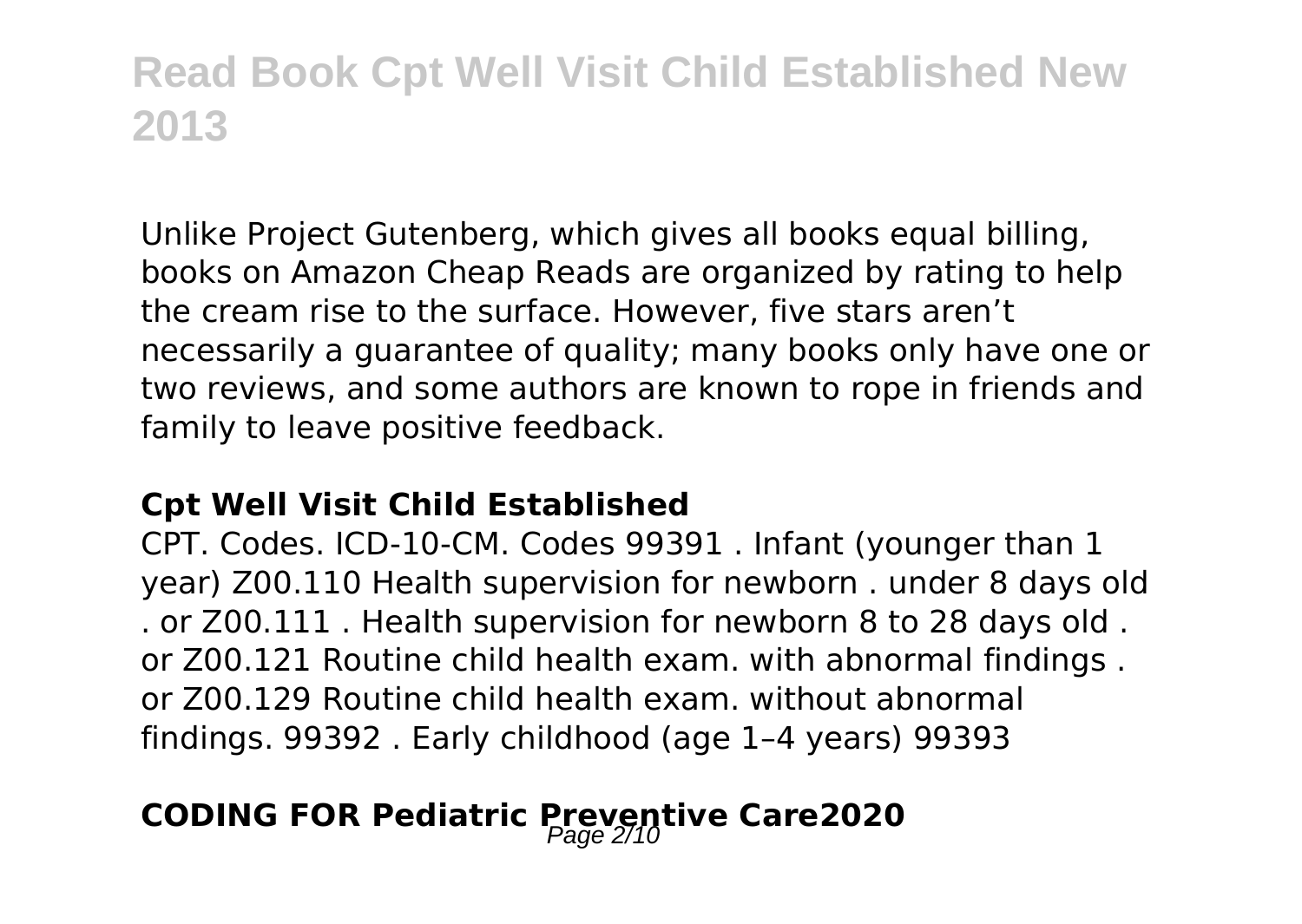When conducting a well-child visit (WCV), a primary care provider (PCP) must perform all components required in a visit and all age-appropriate screenings and/or assessments as required in the DC Medicaid HealthCheck Periodicity Schedule.

### **CPT CODE 99381, 99382 - 99385 - Preventive visit new patient**

CPT Code: 99392 (Established preventive medicine services code for child age 1 through 4) 99214 (E/M for established patient), with modifier 25 71010 (Chest, single view)

#### **How to Code for a Well-Child Visit with a Sick Visit**

well-child visit, add the appropriate outpatient service code (99201-99215) to the claim and use the appropriate ICD-10 diagnosis code (not a Z code). Examples of different billing scenarios: • Two Year Old Established Patient o Example: During the 24month old visit for an established patient all required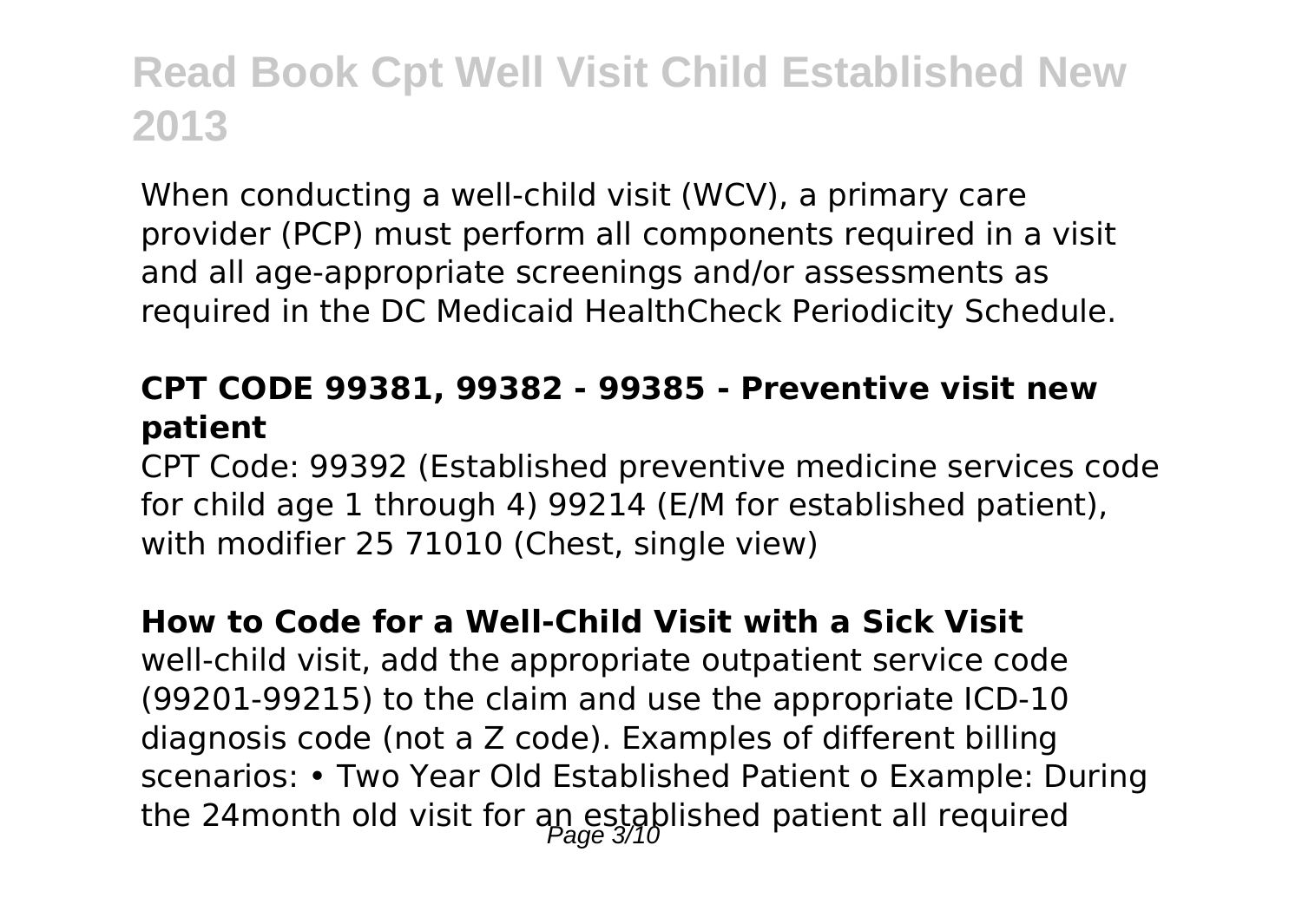## **DC EPSDT Well-Child Visit Billing Reference Guide**

CPT Modifier ICD-9 99382 V20.2 96110 TS o Oral Health Assessment and Fluoride Varnish (D0191 and D1206) Example: An oral health assessment and fluoride varnish are provided during the 30-month old well-child visit for an established patient and the assessment has normal results. During the visit, fluoride varnish was applied.

### **DC EPSDT Well-Child Visit Billing Reference Guide**

The following chart outlines appropriate CPT codes to use when billing for well-child care services and the number allowed at each age interval. Service Procedure Codes. Office Visit Hospital Visit 99381-99384, 99461, 99391-99394 99460, 99463. Developmental Test 96110, 96111. Immunizations 90460-90474, 90633-90634, 90645-90649, 90655-90658, 90660, 90664, 90666-90669, 90680, 90696, 90698, 90700-90708, 90710,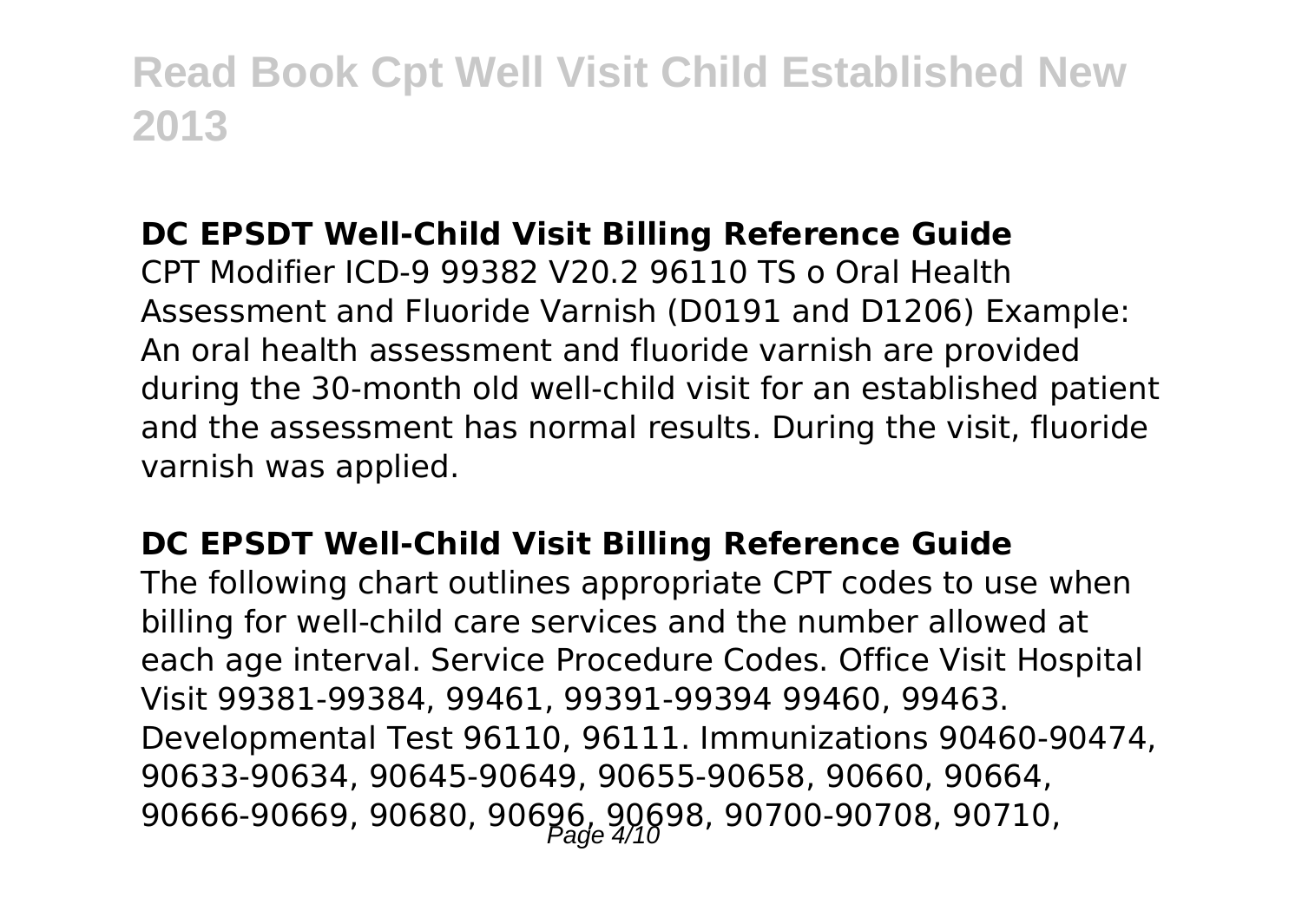90712-90713, 90714-90715, 90716, 90718-90721, 90723, 90732, 90733, 90734, 90740, ...

### **Well child care CPT codes full list | Medical billing cpt ...**

• For children age 18 (adolescent), use CPT code 99385. For established patients making a well baby/well child care visits: • For infants under age 1, use CPT code 99391. • For children ages 1 to 4 (early childhood), use CPT code 99392. • For children ages 5 to 11 (late childhood), use CPT code 99393.

**Medical Billing and Coding - Procedure code, ICD CODE ...** \*All of the above well-child visits must include documentation of the following elements: (1) physical exam, (2) health and developmental history (physical and mental) and (3) health education/anticipatory guidance.\* Documentation of "handouts given" without evidence of discussion noted does not meet criteria. Page 5/10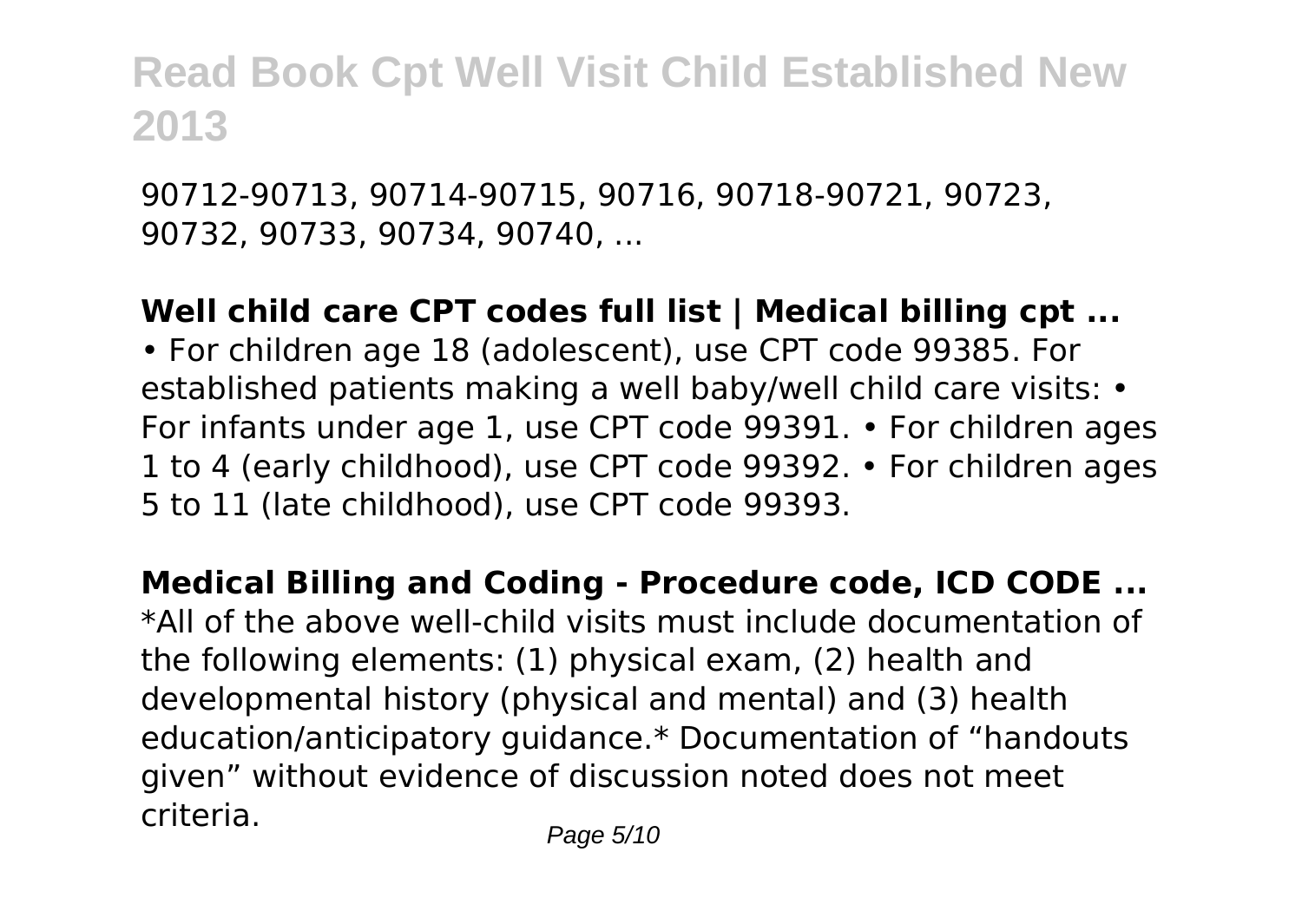## **PEDIATRIC AND ADOLESCENT HEDIS CODING GUIDE**

In the case of a well visit—because there is no patient complaint—you should turn to so-called "Z codes" (Factors influencing health status and contact with health services). For example: Z00.110 Health examination for newborn under 8 days old

## **Preventive Medicine Services Reporting - AAPC Knowledge Center**

In other words, when should you bill an office/outpatient service (CPT codes 99212-99215) on the same day as a preventive medicine service (CPT codes 99381-99397) or a Medicare wellness visit ...

## **How to know when to bill for both preventive and added**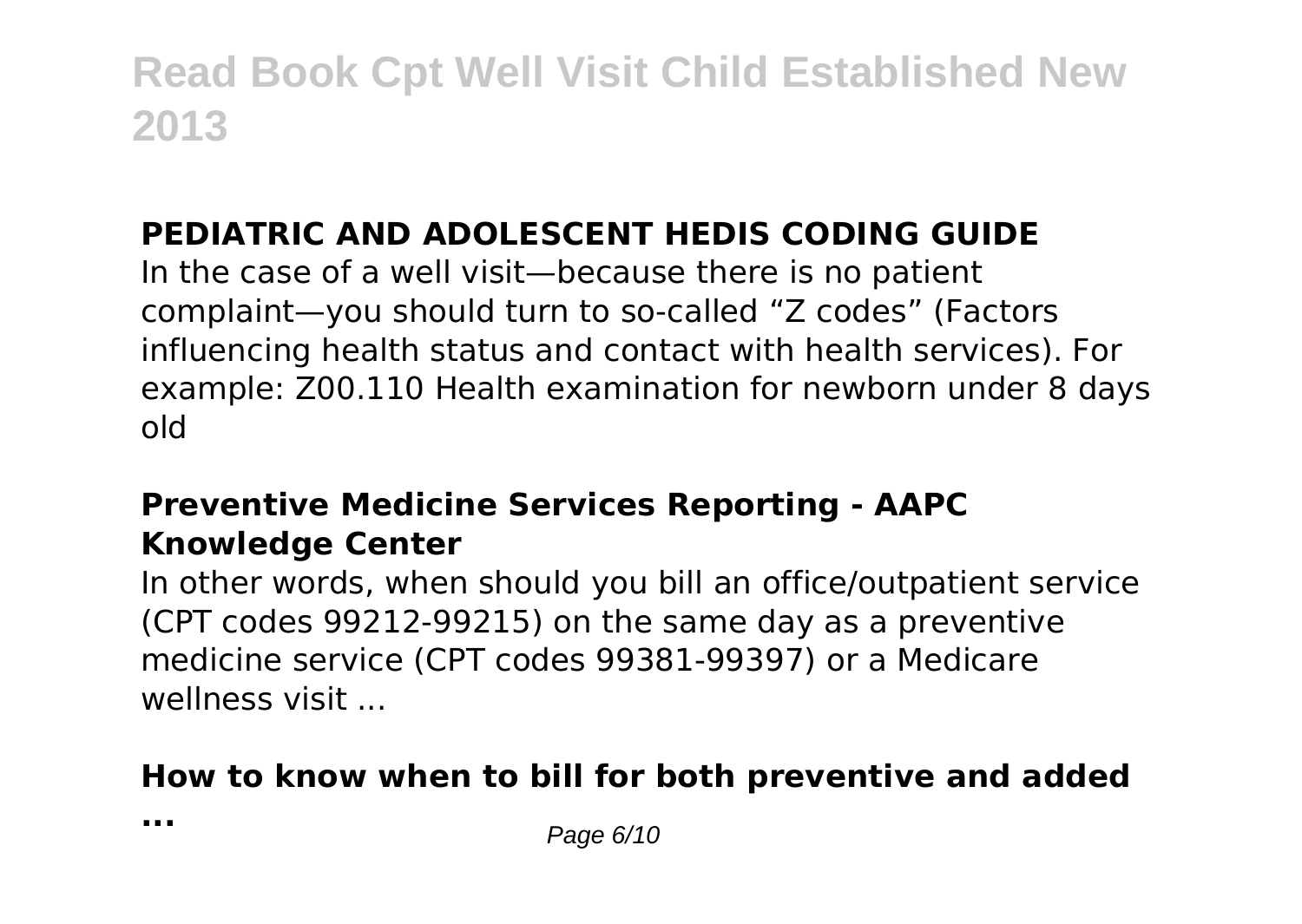If a child is presents for a problem-oriented visit and is behind/due for their well child exam, it is appropriate to perform and report a well child exam, 99381-99395, in addition to the acute visit 99201-99215, if all E/M requirements are met. Modifier 25 should be appended to the problem-oriented visit, 99201-99215, when reported in conjunction with the preventive visit, 99381-99385, on the same day.

#### **EPSDT Coding Guide - TNAAP**

The physician decides to conduct a well-child visit during the acute visit. Because the problem/abnormality issignificant enough to require additional work to perform the key components of a problem-oriented E/M service, then the appropriate code 99201–99215 should also be reported.

#### **How to Code for a Well Visit With a Sick Visit**

The visits we considered were a 40-year-old established-patient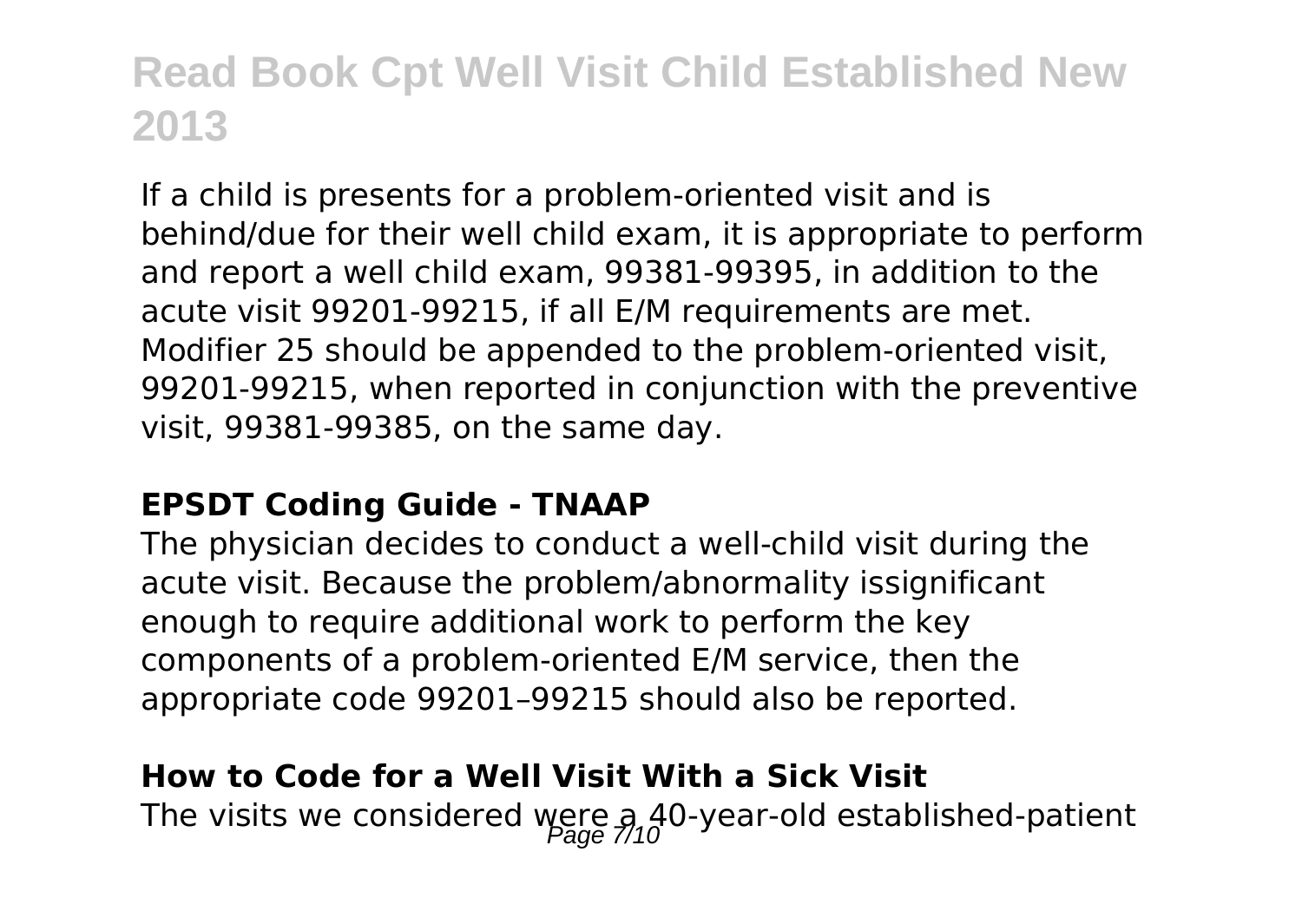preventive visit (CPT 99396), minus immunizations and other separate charges, and a level-4, established-patient, problemoriented ...

### **Documenting and Coding Preventive Visits: A Physician's**

**...**

Adult Vaccine and Well Visit Qwick Coder Age 19+ 99385 18 - 39 Years of Age 99386 40 - 64 Years of Age 99387 65 Years of Age and Older 99395 18 - 39 Years of Age 99396 40 - 64 Years of Age 99397 65 Years of Age and Older 90714 Z23 Encounter for Immunization 90715 Z23 Encounter for Immunization p A 90632 Z23 Encounter for Immunization

### **Adult Vaccine and Well Visit Qwick Coder Age 19+ 1. Choose ...**

System (HCPCS) coding with the associated line item charges listing the visit that qualifies the service for an encounter-based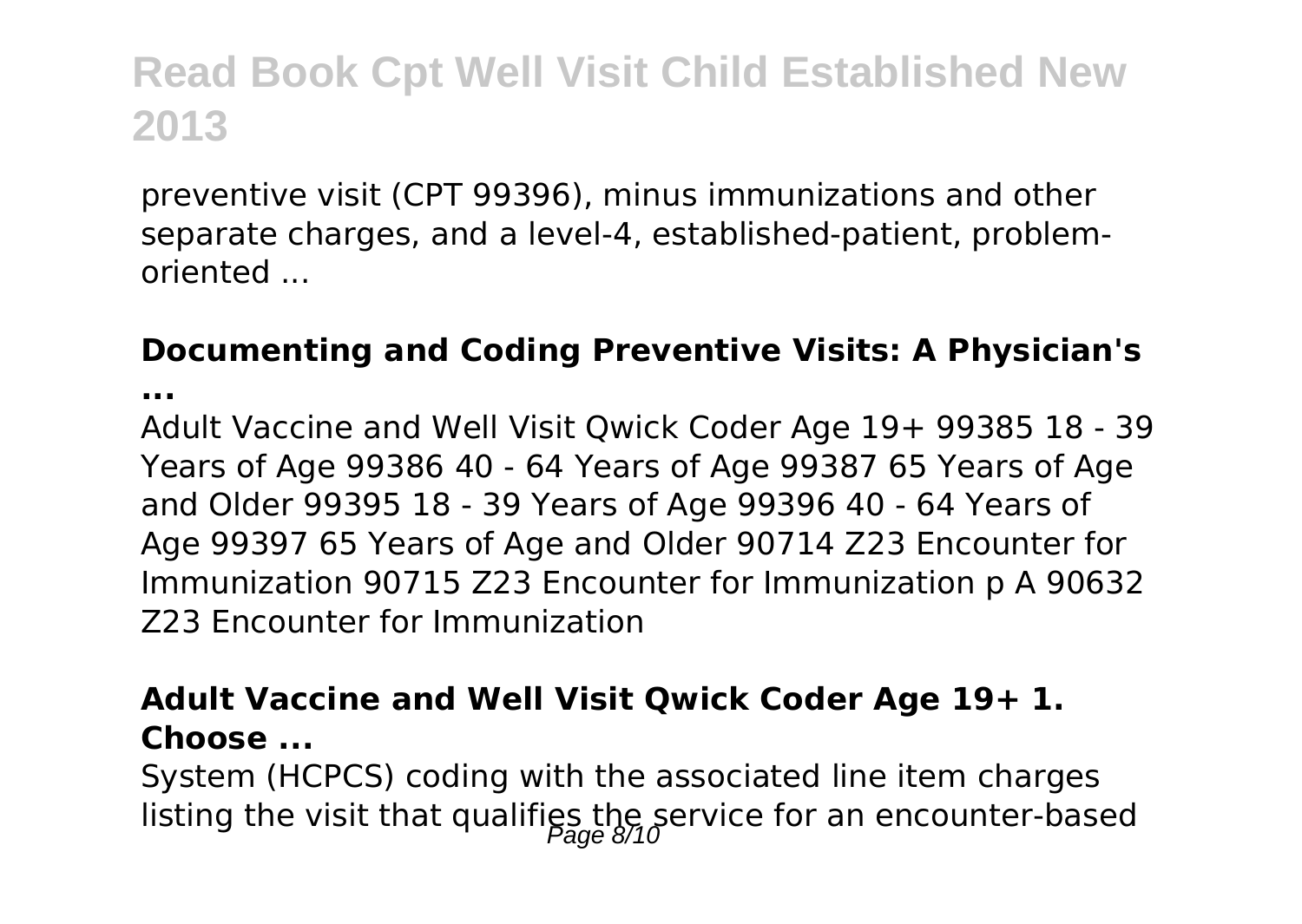payment and all other FQHC services furnished during the encounter are also required. FQHC Visits A FQHC visit is a medically-necessary medical or mental health visit, or a qualified preventive health visit.

### **Specific Payment Codes for the Federally Qualified Health**

**...**

18 years – 20years. Z02 - Z02.89. 0 – 20 years. Peach State Health Plan allows providers to be reimbursed for a preventive health visit and a limited sick visit when performed during the same office visit on the same date of service.

#### **EPSDT Coding Reminder**

When medically necessary, a provider can bill a Preventive visit with a sick CPT code on the same day and on the same claim. Example 5: A 4 year old child comes in for a follow-up visit for asthma and is still wheezing. The provider sends the child for an